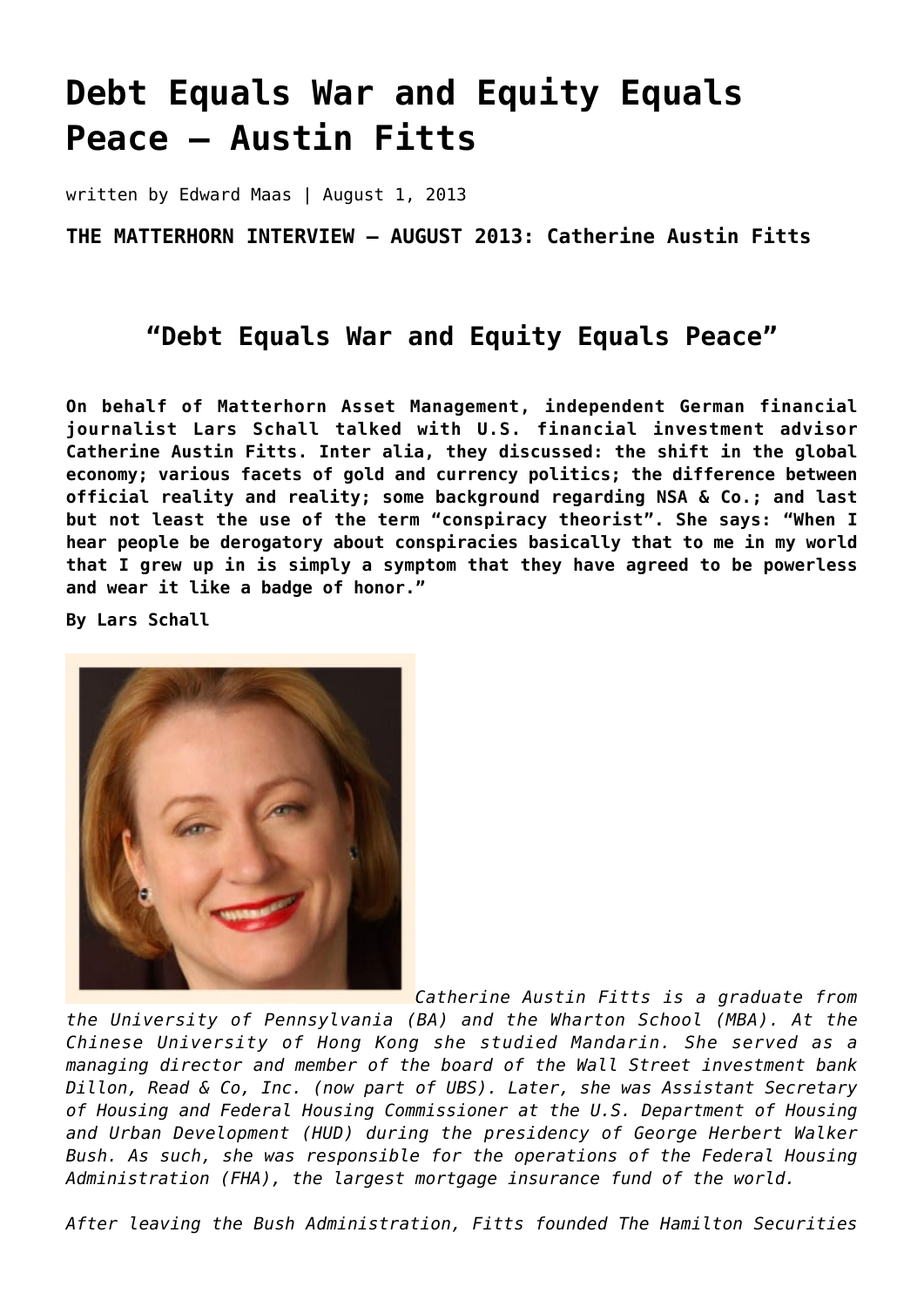*Group, Inc., an investment bank and financial software developer named after the first U.S. Secretary of Treasury, Alexander Hamilton. In 1996, she and her successful company became targets of a vicious, long-lasting "qui tam lawsuit," that resulted in the closing of Hamilton Securities. (1) Fitts was ultimately successful in Court of Claims litigation asserting that the government had no right to withhold monies owed to Hamilton.*

*In the years afterwards, Fitts spoke publicly about the degree of fraud endemic in the federal mortgage operations, trillions of dollars missing from government agencies and the connections to drug trafficking and "black budgets." (2) Moreover, with her mentioned expertise, she was one of the first to warn of an approaching housing bubble.*

*Catherine Fitts is the president of Solari, Inc., publisher of "The Solari Report" (www.solari.com), and managing member of Solari Investment Advisory Services, LLC. She lives in Tennessee, U.S.A.*

**Lars Schall: Catherine, are we really going through a global financial and economic crisis, or are we facing something different?**



Catherine Austin Fitts: I don't like to call it a crisis, I'd rather call it an opportunity. We're going through an extraordinary period of change. A decision was made to rebalance the global economy to something that was much more evenly developed between the developed world and the emerging markets. That's a very big shift. So, we're going from being divided between developed and non-developed into a much more one-world economy. That re-balancing is a very significant shift. A part of the question in that is: What size of population can we sustain as a planet? If you look at our environmental resources, can we live in harmony with the environment because we're not now, and to me if there is a crisis, it's the question of: How do we come into alignment between humans and the environment and then humans with each other?

We're changing our model. In the developed world we've basically said we're going to be democracies but we're going to finance our democracies by running around the planet and kill everybody else and taking their natural resources for cheap. Now we have to convert to a model where what's done to one is done to all and that's part of the rebalancing, and I think, again, that it is a big change.

Then finally the biggest question, Lars, is we now have the technology – and I believe we probably have had it for a while – to travel the galaxy, and the question is now we're just one among many planets, are we confronting more advanced civilizations elsewhere and what is that going to do? You know, the history of civilizations meeting each other, it's never good for the one that's not technologically superior. If there is life on other planets then there are great risks in that. So, I would say that our biggest challenge is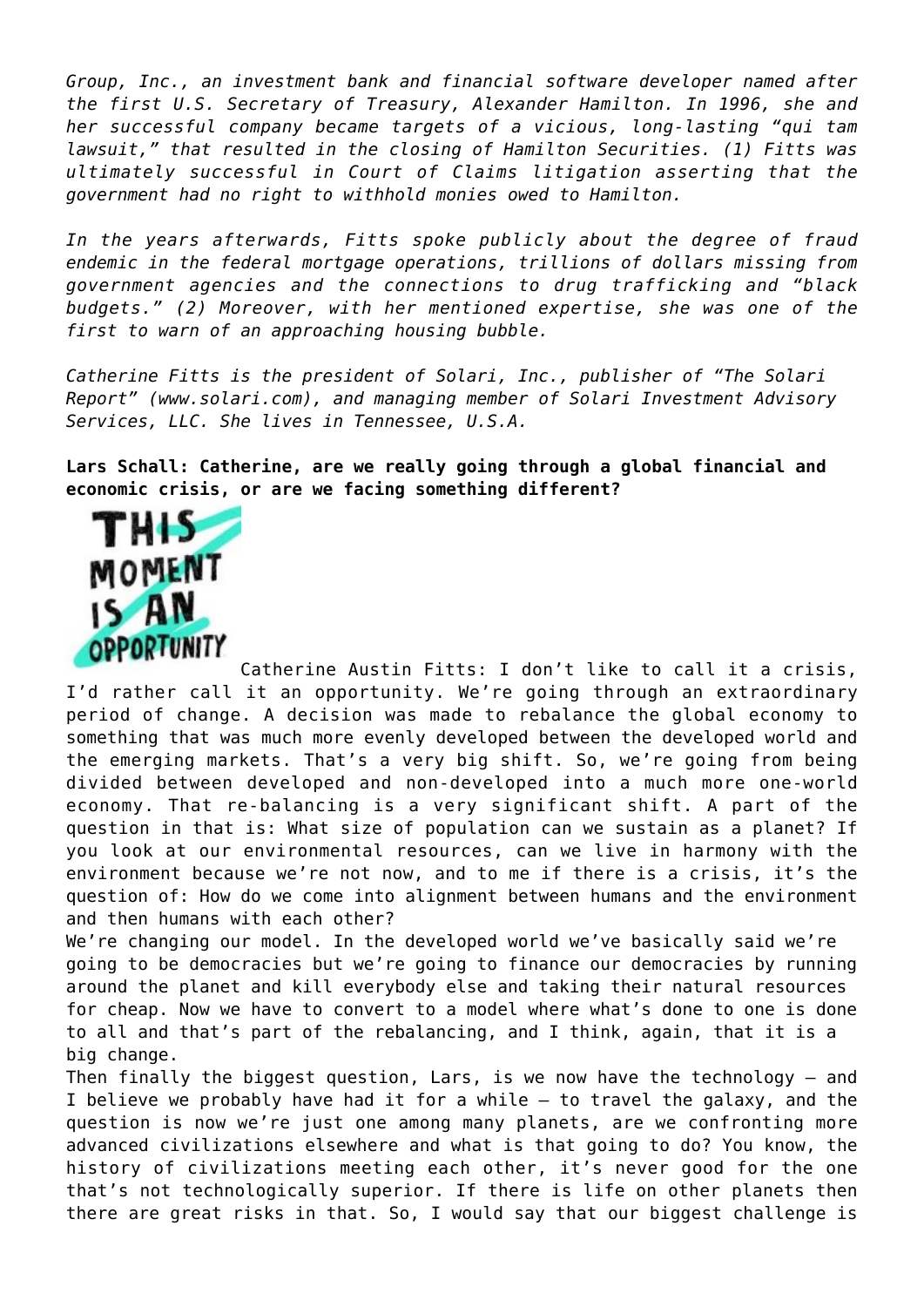confronting the environmental issues, whether it's space or how we come into harmony with the environment here on the planet.

**LS: Yes, but how do you come to the conclusion that we are able to do outer space travelling?**

CAF: We know. It was funny, Gary McKinnon – are you aware of Gary McKinnon?

#### **LS: I'm not sure right now.**



CAF: The way I got interested in investment in the space program was I was following fraud and extraordinary amounts of money disappearing from the mortgage programs of the federal government and then disappearing from the Treasury. That led me into a research on the black budget. But when you start to research the black budget, what you start to realize is, you know, the number one cover story is incompetence and the number two cover story is corruption. Because in fact you're talking about an institutionalized process to shift money out of the overt economy – whether at the Government level or out of communities through organized crime and things like mortgage fraud – and you're talking about money on an enormous scale. We're not talking about Ferraris and off-shore accounts for Wall Street partners, we're talking about trillions and trillions of dollars that's going somewhere. As I started to study the black budget and study where the money was going to  $-$  and on a scale that was extraordinary  $-$  I started to research the different reports about building underground facilities and building space ships that function like UFOs are reported to function. Anyway, once, several years ago, there was a hacker…

**LS: Yes, now I think I begin to know who you mean…**



CAF: Okay, great. So Gary McKinnon said, you know, that when he hacked into the DOD server what he found was log books literally of star fleets that the navy was running that were travelling throughout the solar galaxy. I looked at that, and I looked at the amount of money that's disappearing, and I said, "You know, the two make sense". Now, if it is true or not, I don't know. However, the Federal Government went to great lengths to get Gary McKinnon extradited to the United States, but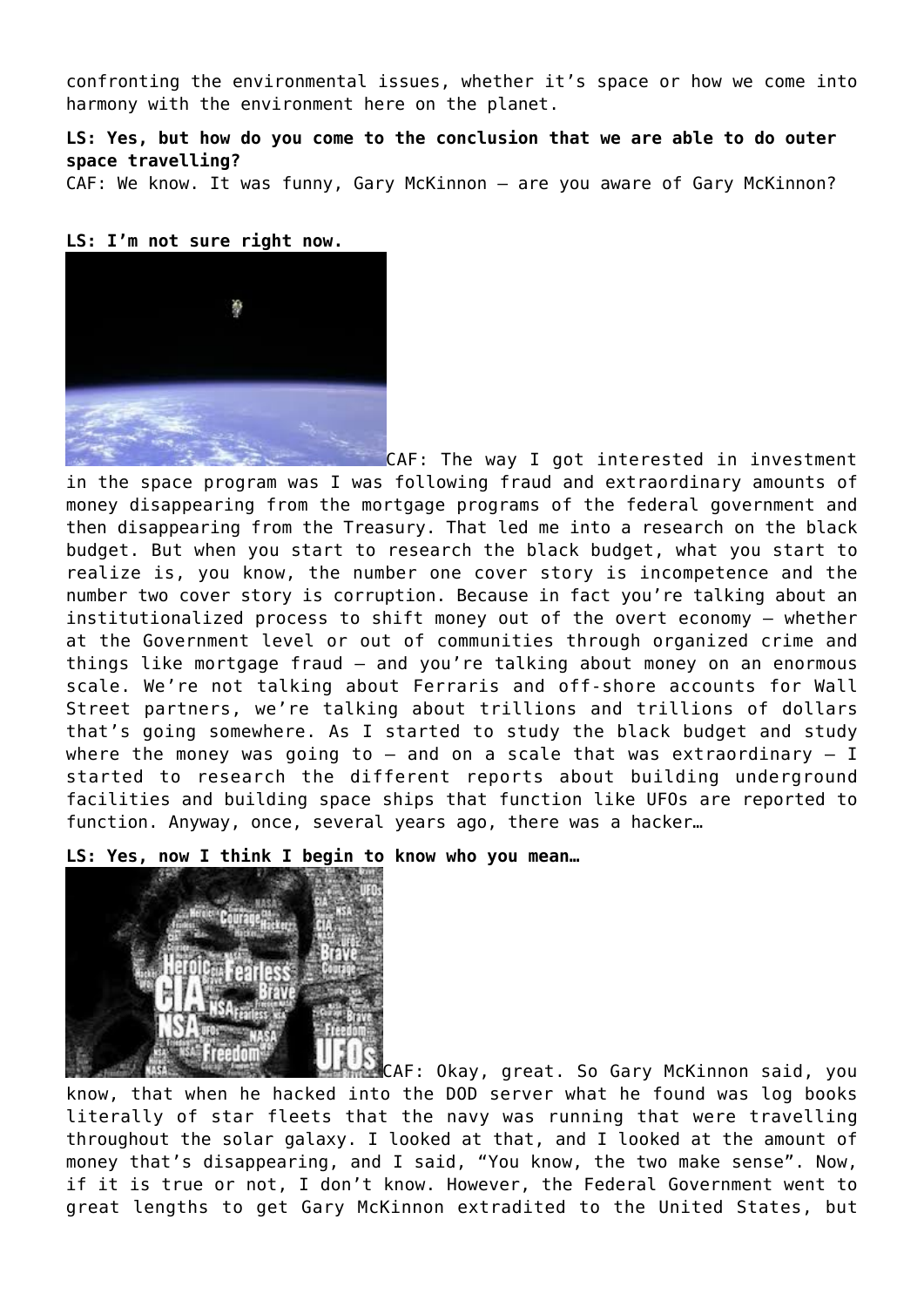#### ultimately failed. (3)

What was very interesting, I was doing a Solari Report one night and I had been at the gym that morning  $-$  I don't own a television set  $-$  but I had been at the gym this morning and there was a TV presentation for the new movie *Men in Black III* and Will Smith, who is a favorite actor of mine, was standing on the ship, Intrepid, which is an aircraft carrier, it's a warship that has been mothballed and is used as a museum up in New York. So you had Will Smith on the deck of the Intrepid and about two hundred navy officers in dress white. So you had these navy officers with the Men in Black spread through them. I made a joke on the Solari Report. I described this image and I said, "Well, I guess Gary McKinnon was right," and just as I said that, Lars, the whole phone system got spiked and all the subscribers got thrown off the call, I got thrown off the call, it was the only time that that ever happened and I got that on the Solari Report and I said, "I guess the navy wanted to let us know that they were, you know, Gary McKinnon was right." (*laughs*) Anyway, I'm making a joke about it but if you look at the amount of money that's been going into the black budget there is no way I can explain that kind of funding unless you're talking about these level of expenditures. I think one of the most important questions we can ask, we don't have the information to answer it, but if you collect up all of the different sightings and reports of UFOs, we need to ask ourselves: How much would it cost to build all those spaceships? I think there is a surprising commonality between the budget it would take to finance all those spaceships and the number of spaceships we see running around the planet. Have you ever seen the documentary *Phoenix Lights*?

#### **LS: No, but I believe I'm familiar with the phenomenon.**

CAF: Well, there was a huge spaceship that rolled down the side of Arizona in 1996. A group of citizens filmed it and made a whole series of documentaries. The government of Arizona denied that it really happened and later came in and confessed that it happened. (4) I'll never forget when I first saw that spaceship, I've been doing lots of articles on the four trillion dollars that had gone missing from HUD and DOD between fiscal 1998 and 2002 and looked at the spaceship and the first thing I said after seeing the films was, "I bet you Lockheed Martin would charge four trillion dollars to build that." (*laughs*)

So, what I'm saying is we've seen a phenomenon of extraordinary technology including technology for space travel at the same time we've seen trillions of dollars disappear.

#### **LS: Yes.**

CAF: And to me, I think we need to ask the question where has that many trillions of dollars gone and what does it have to do with this phenomenon? We're seeing very advanced technology being exercised or flown around the planet.

## **LS: In order to give our readers something so that they can inform themselves about this on a serious basis, would you say that it's worthwhile to pick up the books written by Richard Dolan?**

CAF: Yes, I recommend reading Richard Dolan's two-part series UFOs and The National Security State. (5) Interestingly enough, I said to my subscribers that I would read the first and last chapter twenty times. The book is very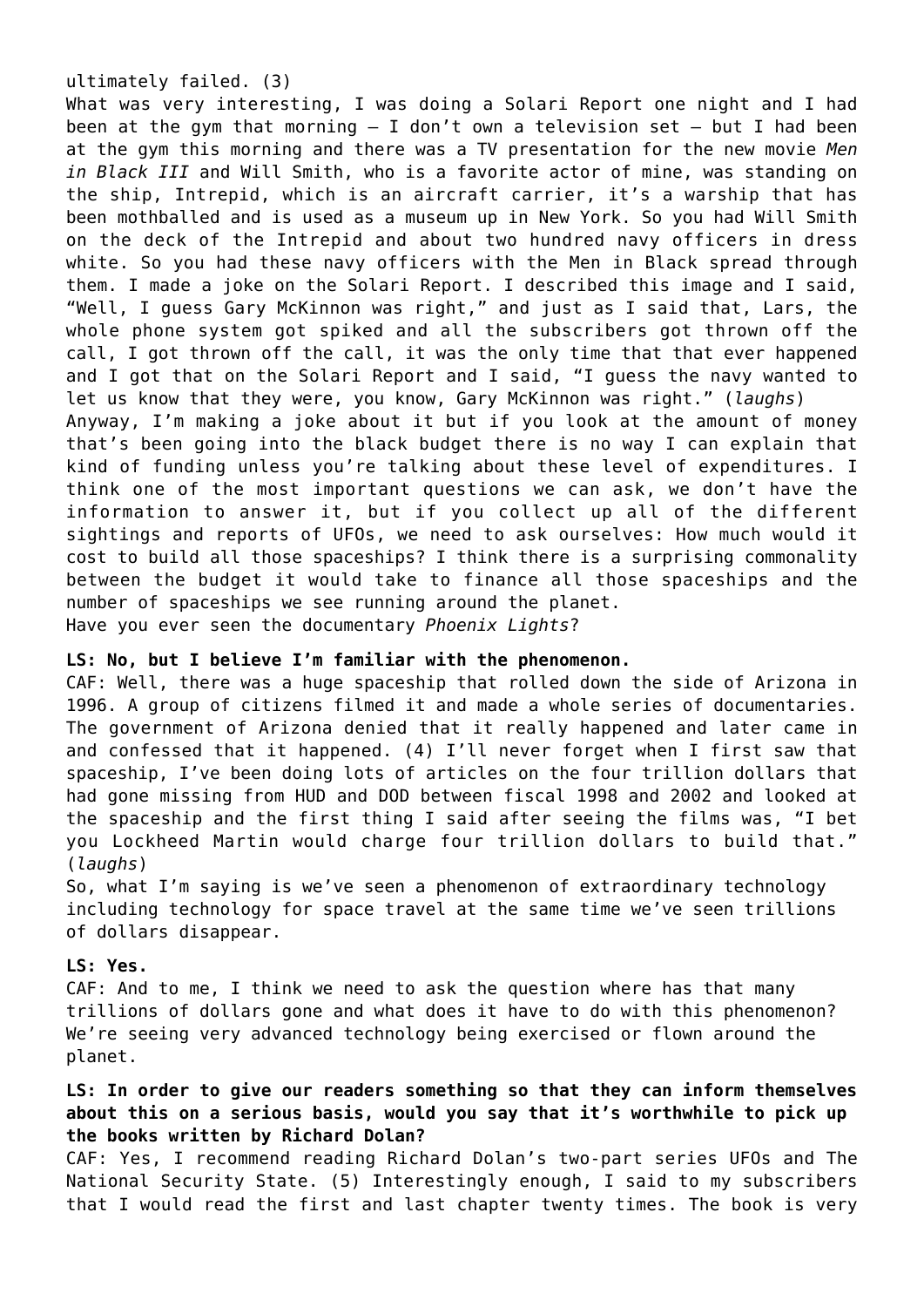long and goes through hundreds and hundreds of sightings of different kinds of spaceships. It's incredible if you travel across America and around the world, Lars, how many people have sighted these kinds of spaceships. So, this is becoming a fairly high percentage of the population in many places who have personally experienced this kind of technology.

#### **LS: Yes, and especially in South America.**

CAF: Yes, and of course, as you know, the question is always asked: are these built / managed by humans or are they being built and managed by somebody else? I think if you look at the amount of money that's gone missing into the black budget, I think you can make a case certainly that a lot of it could have been financed by humans. We know that the Nazis were developing antigravity propulsion technology right before the end of World War 2.

## **LS: Related to their project known as "***Die Glocke***" /** *"The Bell".* **(6)**

CAF: So, this is technology that's been being developed for quite some time, and one of our challenges as a planet is there's an enormous split in the population between people who are moving forward in a rapid way, doing very high-tech things, including through the black budget, and a much larger population who, if anything, is reducing their skills and intelligence and ability to deal with advanced technology.

#### **LS: Yes.**

CAF: So you see an enormous split in the learning metabolism within the population.

## **LS: And related to this minority we are then talking about the so-called "breakaway civilization."**

CAF: We are. – When you look at the financial history over the last twenty years, one of my theories is we had a financial coup d'état by a group which Richard Dolan coined 'the breakaway civilization' – and Dr Joseph Farrell has written a tremendous amount of about this, too, and that's the other group of books I would strongly recommend, is Farrell's books(7).



 $\blacksquare$  I think they engineered a financial coup d'état and it shifted about forty trillion dollars out of the economy over the last twenty-five years into, if you will, a private endowment that is now financing them proceeding to build what is literally a new and very high-tech civilization globally and which is now financially well insulated from the Government budgets. So we now, for example in North America, have a breakaway civilization which is proceeding to make enormous investments in a variety of things and ways and is fairly insulted from any cuts that may occur in the defense budget.

**LS: I think consequential one question needs to be, "Is the US really the master in its own house?"**

CAF: The thing that you and I are struggling with – and any sophisticated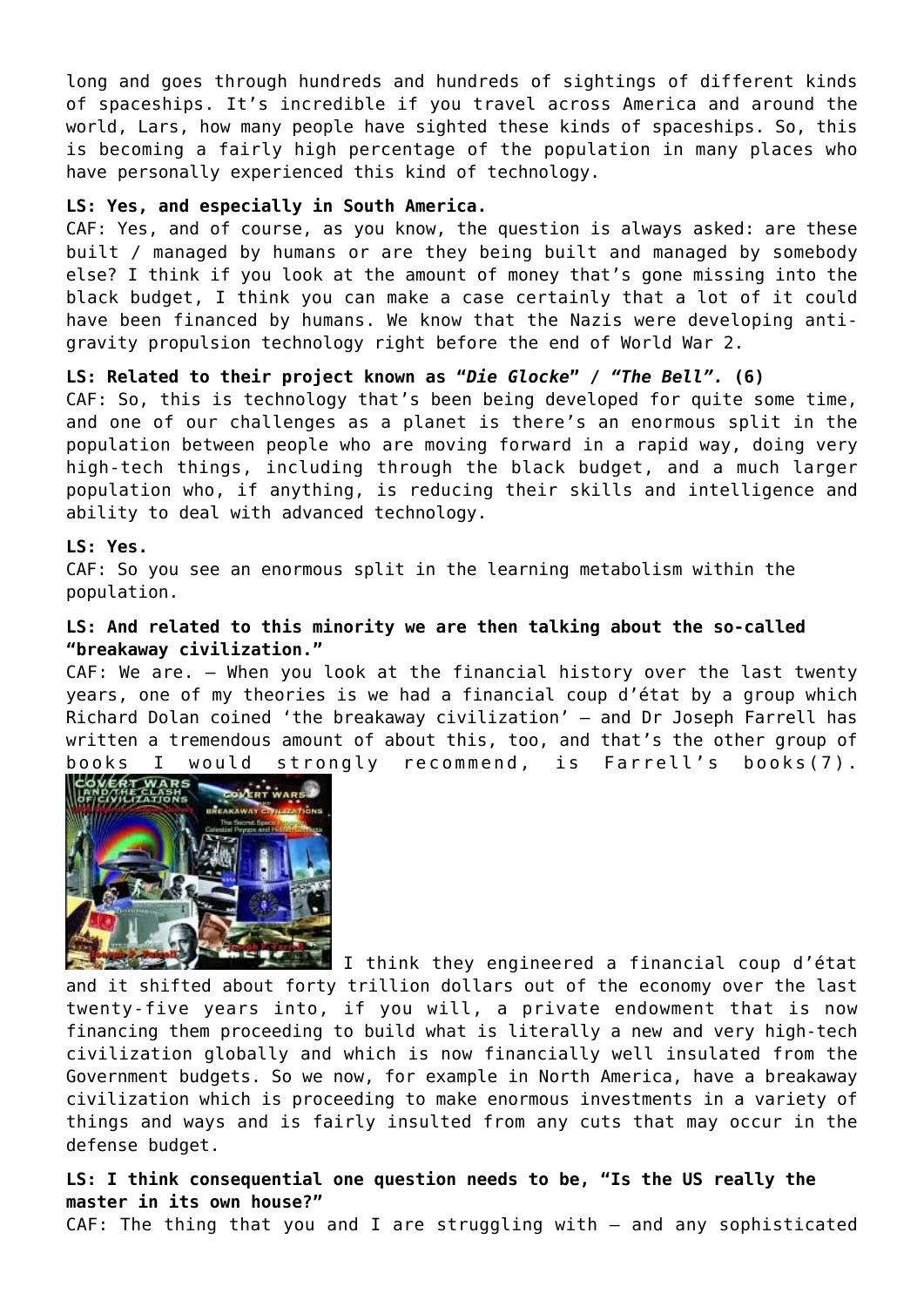investor is struggling with – is that it is not really clear what the governance system on planet Earth is and how it works. What we do know is that sovereign nations have taxing power and large budgets. The reality is those sovereign nations are not in control and not running things. Now, because they've large budgets and may have large operational capacity they're very important and very influential, but I don't think the United States' people elect and control the United States Government or that the United States Government is in control of North America. I think the government system at best is murky and in my experience certainly working as a government official, decisions were made outside of government and relayed into the government as to what the decisions would be. The government works for the "shadow government."

#### **LS: Yes, but what is the "shadow government"?**

CAF: Well, that's the question which from everything we've seen is quite full of factions. It's a big planet, there are lots of different operational capacities. They're different groups and different factions. There's a lot of competition as the system centralizes. What we're watching is a large centralization of political control, and part of that is that the technology allows that kind of fantastic consolidation into centralized places. From what I saw whether on Wall Street or in Washington, you have a variety of groups. One of the most important groups in North America is the Bohemian Grove that gathers every July for several weeks – the leadership of business, government, different sectors goes off, you know, into a Redwood Forest in the north of San Francisco and has the time to come together and make consensus and make decisions and set policies as to where they want to go but then it's different things and implemented. It's a very organic process.

## **LS: I think a lot of people who are not really familiar with what you're talking about will now say, "Well, Ms Fitts is a conspiracy theorist." Where do you take the courage from to talk about those things nonetheless even though you know that this will take place?**

CAF: Well, here's the thing: we have an official reality and then we have reality, and the two are different. I'm a financial person, and so what I'm interested in is that, you know, all reality can be expressed mathematically with the math of time and money. I'm an investment advisor. What I'm interested in is, if you look at what's driving the money, it's reality. So if you're interested in protecting your clients or your investors or your subscribers' money, you need to stick with reality.

I've spent a lot of time tracking and trying to understand what's presented as the official reality, but the thing that drives the money is reality. I'm a financial risk manager and so I just don't have time to pretend the official reality. Now, if you look at my understanding of the world it emerged from working on Wall Street or working in the government. I've spent many years litigating with the federal government and my personal experience is that the world is driven by quiet decisions made quietly in various groups and then implemented in these ways – that's how the world works, that's the basic organizing principle. I think one of the reasons that the PR guys came up with the idea of making acting in concert something to be treated in a derogatory fashion – you know, the dividing line of class in America are people who create, manage and engage in what's called conspiracies, whereas everyone else is trained to be incapable of doing it because that's the basis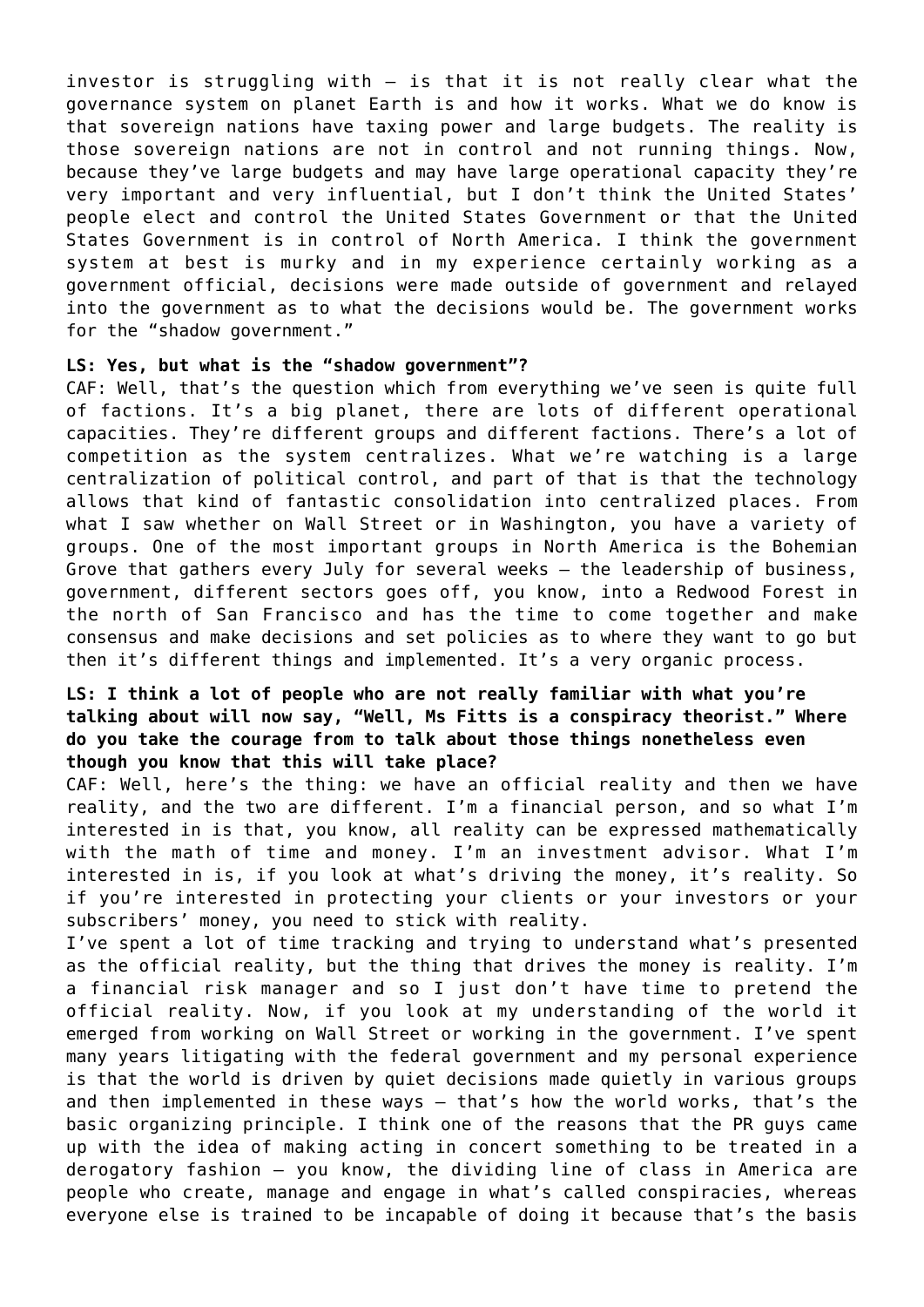of power vs. powerlessness. So, I come from a world where being able to get together with other people, organize plans, implement those plans and do it quietly and secretly is basis of exercising and accumulating world power. So, when I hear people be derogatory about conspiracies basically that to me in my world that I grew up in is simply a symptom that they have agreed to be powerless and wear it like a badge of honor.

I just come from a different world. I'm not trying to persuade anyone of my particular view of the world. I'm much more interested in maintaining the highest possible learning speed about how to protect and help my clients, investors and subscribers. So I'm very performance orientated.

## **LS: I like that. Anyway, what are your thoughts on a free trade zone between the US and the EU?**

CAF: I think it's inevitable. I don't know how long it takes. It takes generations at this rate. The developed world, as we re-balance the global economy, is going to come closer and closer together. There's a wonderful, wonderful quote from the former head of Luxembourg, Jean-Claude Juncker, who said several years ago, "We know what we have to do, we just don't know how to get re-elected if we do it." So I think people who are left to manage the government apparatus are going to find more commonality with each other and so it's going to be easier and easier for the leadership of the EU and the different countries in Europe to get together with the leaders in the US and find ways of advantaging each other up against the different problems that they struggle with, which are enormous.

## **LS: Why is it that the topic of economic espionage is widely ignored when it comes to the recent NSA & Co. revelations?**

CAF: Well, first of all remember within the developed world we have allies who are both competing with each other and co-operating. It's very bad for business to let your allies know that you're basically dirty tricking them in the game of economic warfare. So that's a very uncomfortable reality particularly for the Americans because I think the Americans have been very, very good at this game. That's number one. Number two is we now we have a financial system which is very dependent on a market management system. The NSA and related surveillance systems have gone way beyond – they're not just an insider training machinery for equipment warfare, they've become something much more proactive. It's proactively figuring out how to manage markets and manage them broadly geopolitically. So you now have something that's inventing markets and inventing the economy and directing and steering the economy forward. I don't know if you have ever read Isaac Asimov's book, *The Foundation*?

## **LS: Not that particular one, no, I'm sorry.**

CAF: We've gone from a surveillance machine to a market rigging machine to a market creation machine; the economy creation machine is something that's evolving towards, literally, the Foundation kind of machine that's trying to replace God in terms of communicating and optimizing between people.

**LS: So there's insider trading / informed trading going on between intelligence agencies and private banking institutions?**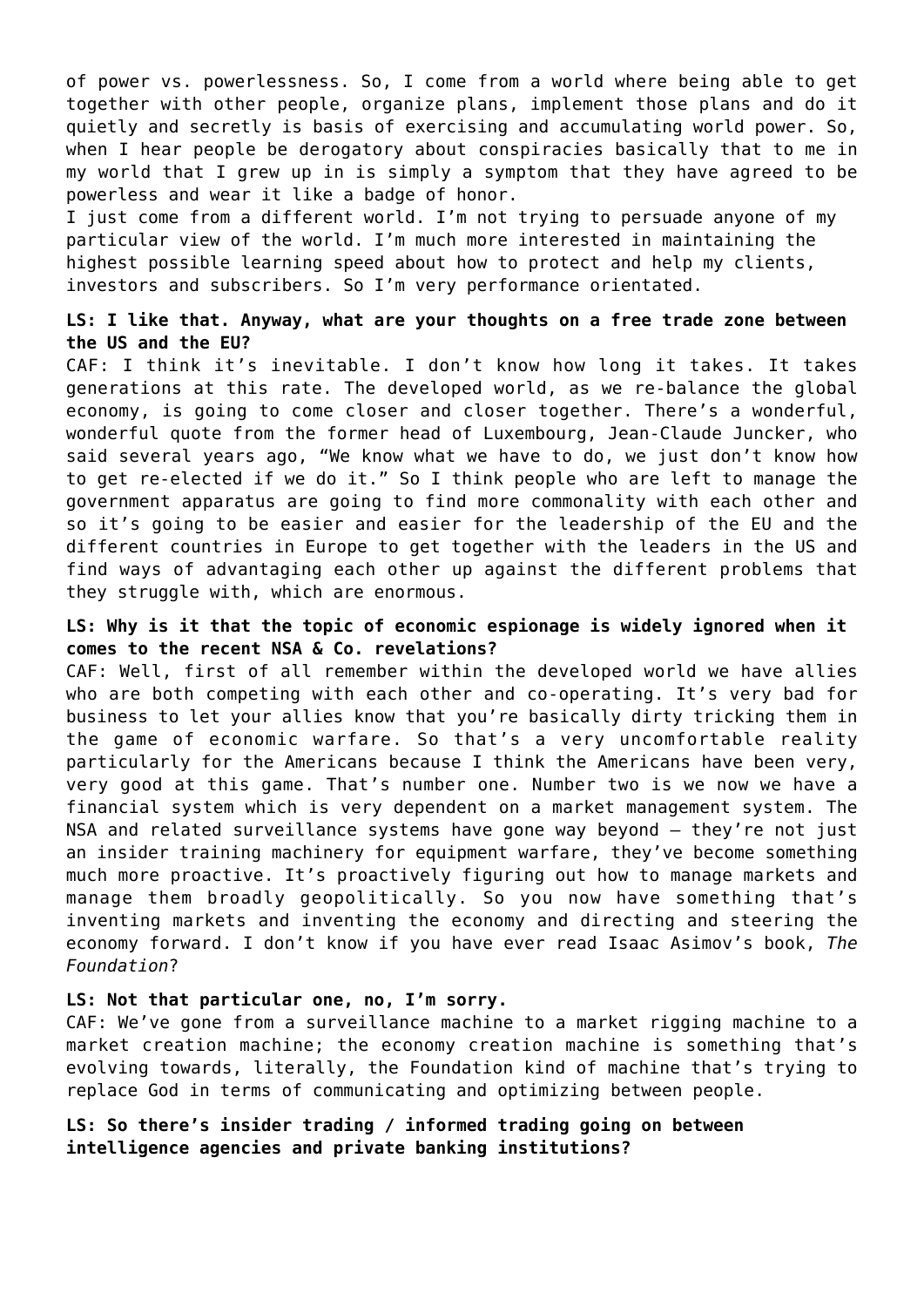

CAF: Absolutely. But first of all, there's no such thing, I think, in the big banks as private banking institutions. Right now the federal government has as its depository the New York Fed. So, you have a private bank that is the banker to the Government and basically, essentially and in many respects is in control of the Government accounts. Now, that Central Bank is printing paper and nobody is going to take that paper unless the US military makes sure everybody does. So we're talking about a hybrid that's very integrated into one thing. The New York Fed is really, its member banks who act as agent and if you look at those member banks through the New York Fed, they're managing the Exchange Stabilization Fund which is the mother of all slush funds and market intervention funds but they are also implementing national security directives in the market.

So, if you take a look for example at the oil price over the last twenty years, we have been proactively managing the oil and energy prices for a variety of geopolitical goals. I would say one of the ways we brought down communism was by keeping the price low and bankrupting Russia and then went into Russia in the 1990s and basically raped the place and ended up with European and American interests acquiring Russian oil assets et cetera. So, you know, these banks are implementing for the national security state all sorts of market interventions, which are policy now, it's not an open policy to drive the oil price down but drive the oil price up, that's what's happening. So, you know, these agencies and institutions are acting as one cartel simultaneously together. I think it's gone way beyond insider trading. I think they have an agenda and they're creating a world that's being planned out and we're using these systems to implement it in a whole variety of ways –

not just collecting information, but building the economy out in many different ways.

What they've created at least in America on the ground is a harvesting machinery. America breaks down into 3100 counties and what you've got is a machinery that harvests each one for a variety of governmental and black budget purposes. The economy in most counties is designed to generate money for the black budget more than to optimize the economy.

**LS: Why would you say it is significant in that regard to talk also publically about the Prosecutor's Management Information System (PROMIS), a database system developed by Inslaw Inc., a U.S. information technology company, which was founded by William A. Hamilton, a former analyst with the National Security Agency (NSA)? Where's the relevance of this topic?** CAF: PROMIS was the beginning and it's very funny, when I called Bill Hamilton who runs INSLAW and, as you said, used to work at the National Security Agency – when I first called him and said I wanted to talk to him,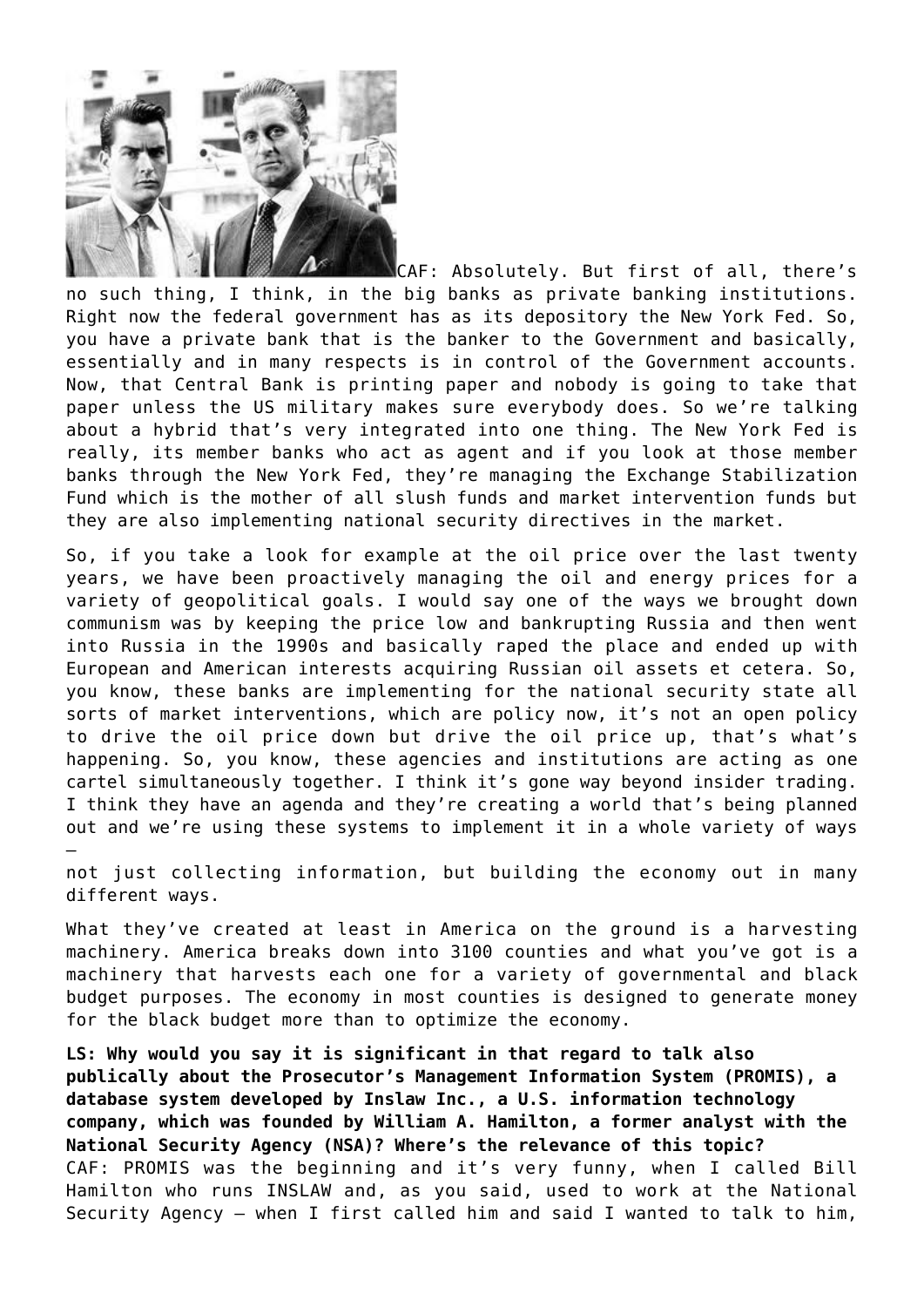he said, "Have you read Black Money by Michael Thomas?" I said, "No", and he said, "Read it and call me back." If any of your readers are interested in learning about PROMIS, I strongly recommend that book because it's wonderful sort of fiction beach reading. It gives you sense of the power of PROMIS. (8)

What Bill and his team created was a piece of software that would allow different databases to be aggregated and converted into intelligence in a way that we can do now with relational databases. But in those days when you had non-compatible databases, aggregating data was difficult. The allegations are that PROMIS was then used to crack and access information and indeed even manipulate bank accounts on any bank that was on the payments and settlements systems. So it dramatically broke down the financial controls and privacy within the financial system.

Now, PROMIS was long ago and there's been many developments since then. PROMIS was the beginning of a very two-tiered society where one group of people had enormous access to all the financial data, and it wasn't just the central banks which always had it, but it was the intelligence agencies. So you combine that with artificial intelligence and it gives you the ability to begin to create this machinery that proactively manages the markets in enormous ways. If it wasn't for that kind of technology, we could never go to a world where central banks manipulate markets in the way that they do now.

## **LS: I think a lot of people are wondering why our politicians here in Europe right now are behaving like sell-outs related to those current NSA & Co. revelations, and I don't know if this is really an answer to it, but nevertheless may I ask you to explain to us the concept of "control files," please?**

CAF: One of the challenges of managing an economy, you know, when you have an economy that has an official story and then has an unofficial story, you run into all sorts of personal problems. I'll give you an example: between fiscal 1998 and fiscal 2002 we had four trillion dollars of undocumented adjustments at NASA, HUD and the Department of Defense. Now, four trillion dollars, you know, in one year we had more money missing from the Department of Defense than the government collected in taxes. So we're talking about financial fraud on an unimaginable scale. In accounting terms 5 percent is deemed to be material. So now we're talking about more than 100 percent, that's very material. Well, how do you shift four trillion dollars out of the official accounts and shift them in that way without anyone knowing and still have your workforce do as they're told? You know, you run into the problem that everybody gets greedy. So you have this question, how do I have my workforce work together, follow orders, be obedient and shift four trillion dollars into the black budget without them wanting a piece of action? So when you run these parallel systems the question is, how do you get everybody to do what you want?

I remember when I worked as Assistant Secretary of Housing I had the Secretary order me to do things that were illegal and I refused. He threatened me saying, "You know I'm going to get a control file on you, so that I can make sure you do these illegal things," and I said, "You're not going to be able to," and I finally got fired because he couldn't create the control file. I wouldn't go ahead and break the law and so I ended up being fired.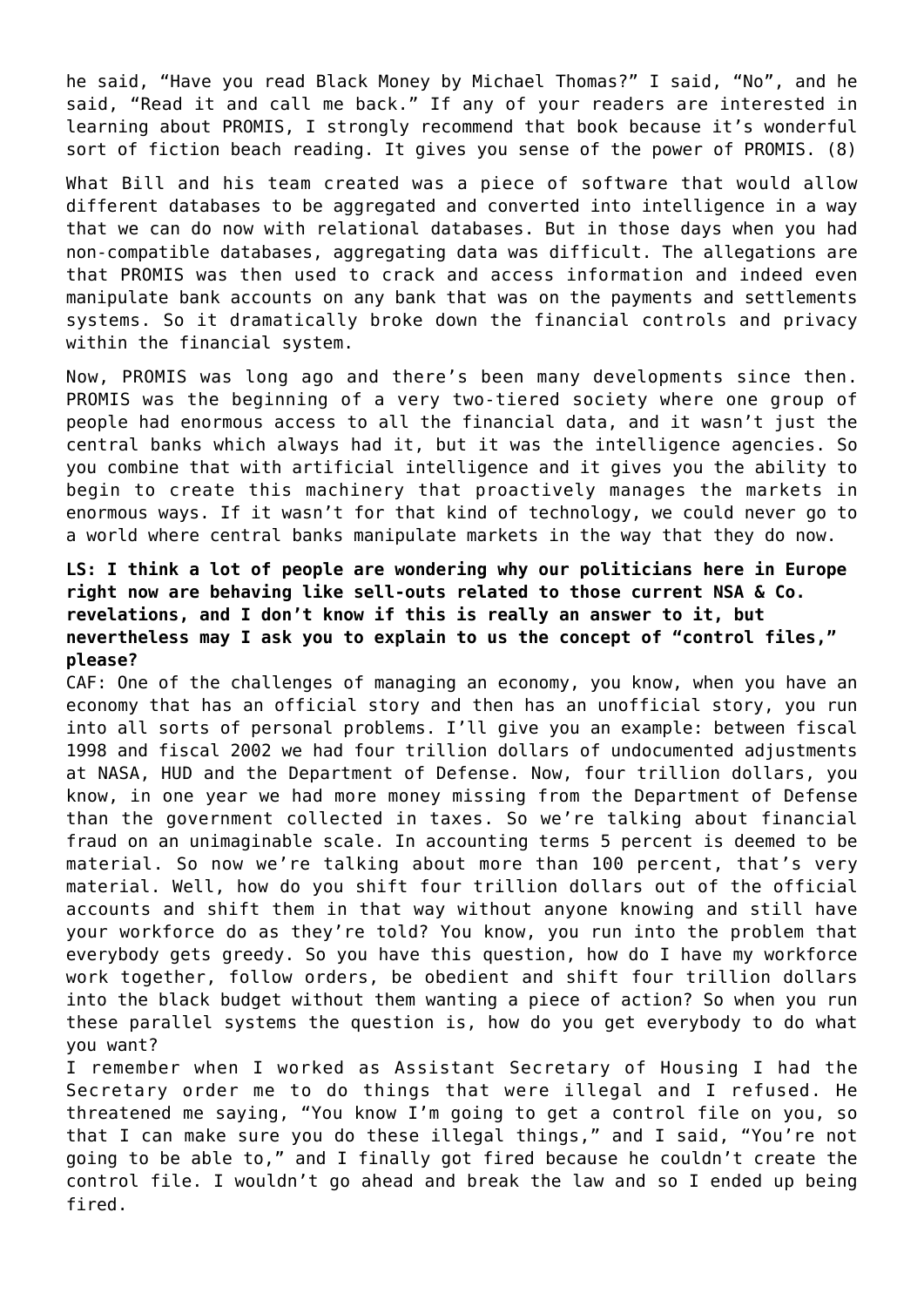Now, how do you get thousands and thousands of people to do what you say? Well, it takes several things but one is the control file. Now, what is a control file? Do you remember J Edgar Hoover and his dirty pictures?

#### **LS: Sure.**

CAF: If I have dirty pictures of you doing something that is very compromising, something that you don't want your family and friends to know about, something that could hurt your professional reputation, your career or your personal relationships, if I have that evidence in a file, generally I could get you to do what I want. Now, what's interesting is we've evolved to a place in this country where even if I can't get a control file on you it's relatively easy to get the media to accuse you of things that are false and by the time it all gets sorted out you're destroyed anyway. So, the threat of a false control file works. Generally what I found is the real apparatus of the black budget and governance in America is run by control files and, of course, the ultimate is the ability to kill with impunity. So, we have people who have surveillance and intelligence machineries that can give them control files on anybody who is important and they also have the ability to kill with impunity and act above the law and as a result, the real control system in America is very, very different than what the law or the formal governmental apparatus would indicate. There's a post on my blog, I'll send you the link, where I wrote up a little story about control files. (9)

#### **LS: Thank you.**

CAF: And one of the things, that I think is one of the most interesting dynamics going on behind the scene, is we see now for many years the premier control file network was the Vatican because you had certainly in America the church having a local church in every community and you have everybody to come and confess their secrets to the priest every week. So it was the ultimate intelligence collecting network with fantastic information on the ground. One of the many problems that the Vatican faces is we now have the telecommunication companies and intelligence agencies building a far superior network with a much lower overhead.

#### **LS: Yes.**

CAF: And so the Vatican is struggling to re-invent itself in a world where it's no longer the premier control file and intelligence network that it has been really for the last two thousand years.

## **LS: Do you think that the whole NSA & Co. revelations is also a little bit like a huge control file vis-à-vis the populations in the sense that, "Now you know we watch you, we have something against you in our hands!"**

CAF: To a certain extent I think the revelations about the NSA reflect competition. You have other groups who want to make sure that that intelligence gets shared and the NSA doesn't get too big for its britches. So, I don't think you're seeing a fundamental change. The NSA has been told that they can't be a cowboy, they've got to share and be obedient to the governments and a variety of other parties. So I think the machinery that they're operating is going to continue and grow. I think more people are going to have that capacity and what you're watching is, you know, how's the government system going to work? I don't think it's going to change the fact that we're going to a world where we live in what I call *The Truman Show*, which was a movie about people who were under surveillance 24/7. It's what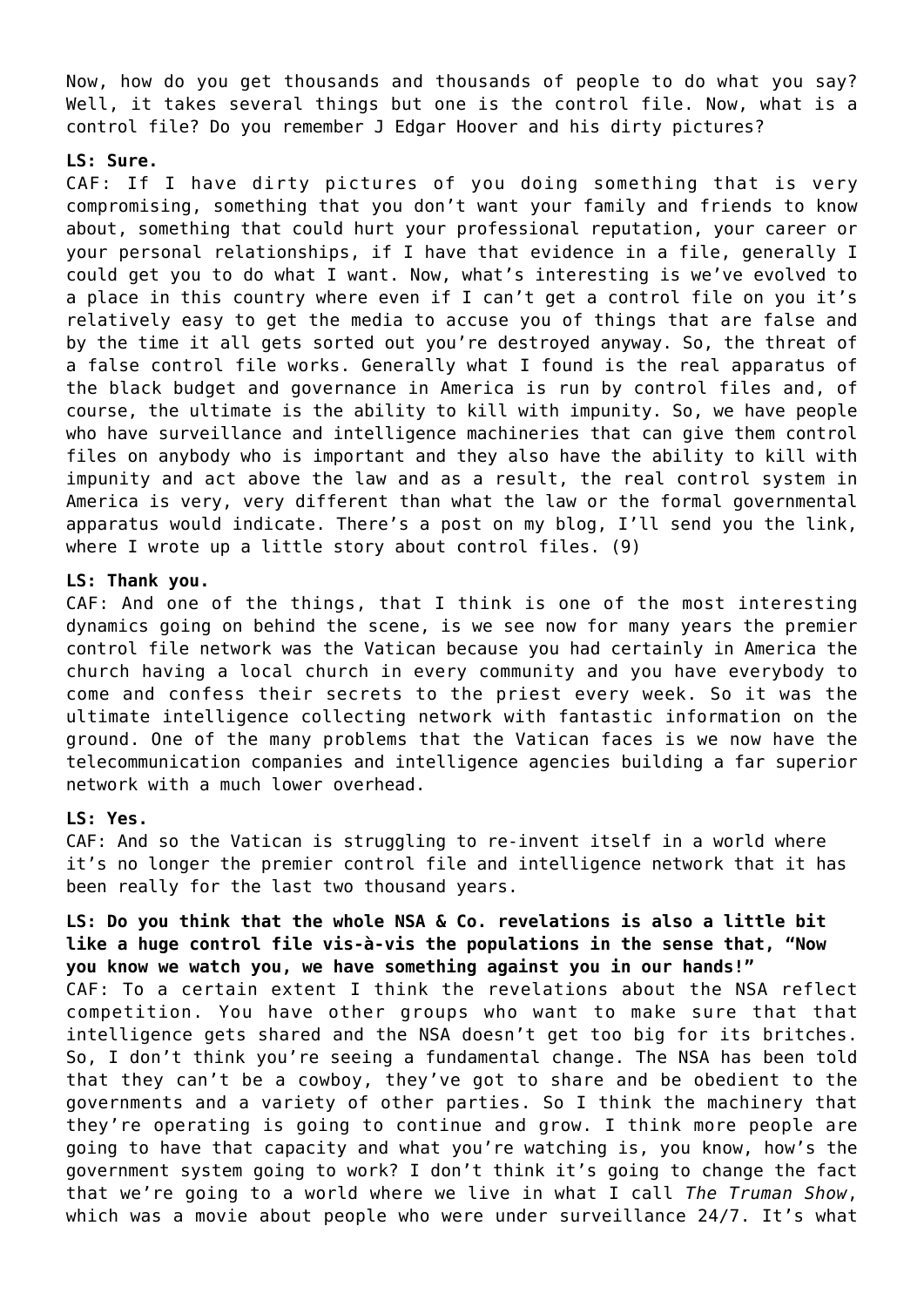Scott McNeal said, that "There is no privacy, get over it." What the technology is doing, it's completing changing what privacy is possible.

**LS: One rather general question related to intelligence agencies and the National Security apparatus of the U.S. on the one hand, and high finance on the other: If one looks at the National Security Act and the creation of the CIA, why is it that most of the key figures of the latter organization have a background in high finance and investment banking? (10) Would it be an exaggeration if one would assume that the CIA was created to shield long-term Wall Street interests in the world?**

CAF: I think the combination. The CIA was created to institutionalize support capacity and funding for the secret societies. I just think it was a way of building the capacity behind what's called the one-way mirror. If you're going to run a society where you have an official reality and a very different reality, then you need a support capacity and funding to make that possible. If you go to Disney World, Lars, you know, you have this wonderful world upstairs and then you go down below the ground and then you've got an entire underworld of people who are managing and orchestrate the world above ground, and I think the CIA was created to build that underground bunker at Disney World.

So, now the big question, of course, is what was it that happened in '47 and '49 that got everyone asking the question, do we need to keep all of this secret because essentially what you created with the '47 and '49 Act was the ability to claw money out of government agencies and out of the Exchange Stabilization Fund to go into highly classified projects. Then you created a series of Executive Orders that would allow that funding to be channeled to private corporations. What was created was a financial mechanism that lost control of the technology for the federal government, because you basically created a non-transparent source of money to private corporations to own and develop the most powerful technology in the world. It was the creation of that capacity that led to the breakaway civilization. You created a monster that could then engage in a financial coup d'état, steal enough money so they could be financially independent. Not to say that they're going to give it up, but you basically created a financial mechanism for a financial coup and at the heart of a financial coup is not the money, it's the most powerful technology in the world that is completely invisible to the average person who has financed it. You have no governmental mechanism to control or reign those people back in.

One of the interesting things you see, G7 funding to sort of get control of the tax havens, and I think one of the questions is, is there a bit of a tugof-war going on between the breakaway civilization and the people responsible for management of the government as a result of all of these things? Ultimately, at the root of this is the big question: What happened in 1947 that got everybody wanting to build this secret state on a secret basis? What's that about? One of the things you come back to again and again is that a big part of that money is going into underground facilities and space travel. So, to me, a lot of this is not about what's going on planet Earth, it's about what's going on outside of planet Earth.

**LS: Related to the recent off-shore leaks, do you buy into it that this was a**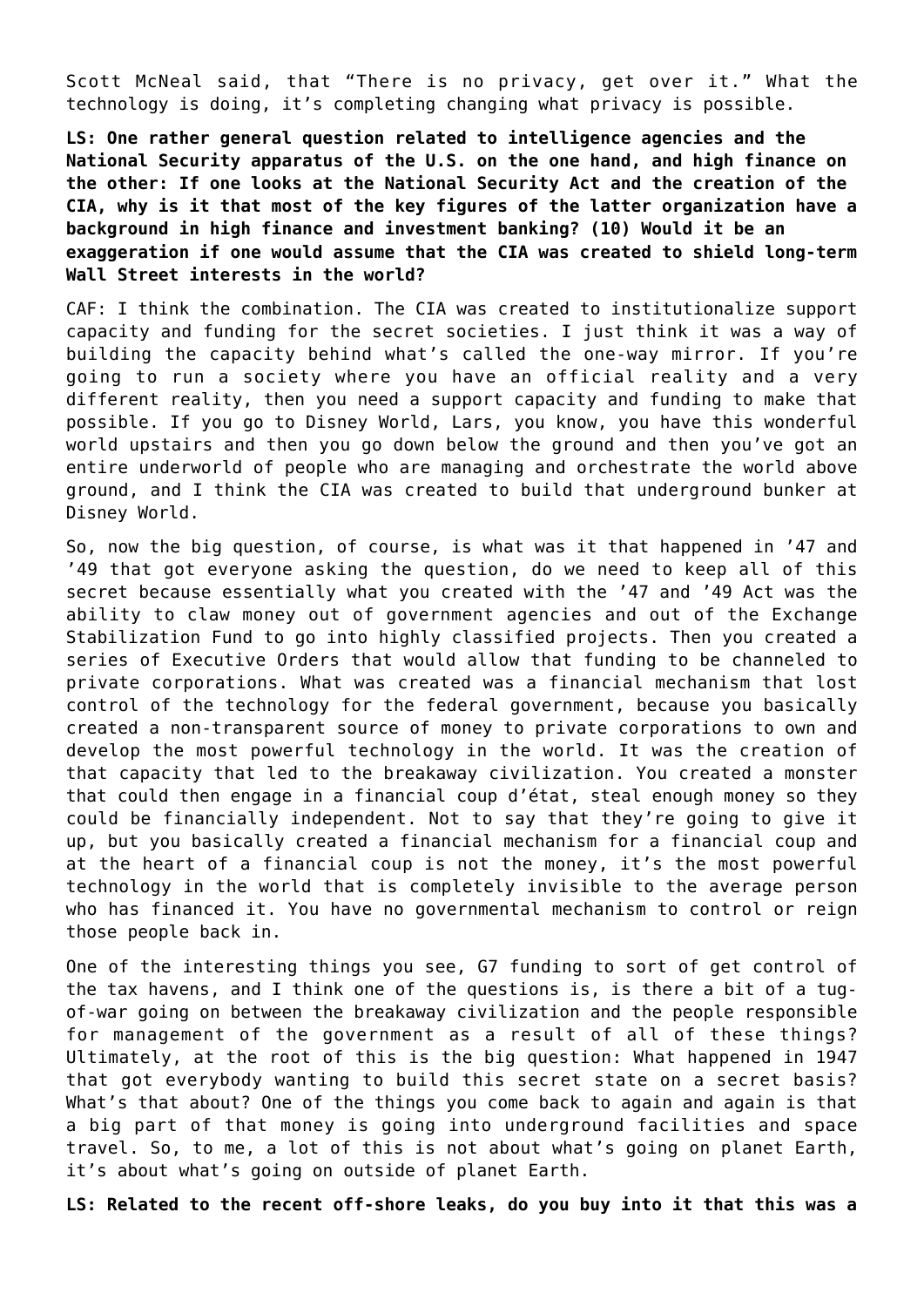## **genuine act of independent investigative journalism? Or, was it rather an intelligence operation, or to be more precise: a demonstration of performance capacity?**

CAF: I think it's a combination of things. If you look at all the leaks going on, I'm assuming that you've got a whole series of both private and public intelligence operations and investment interests competing and so to me most of these things are a competition among factions. They're often not investigative journalism that is up against the system. In America alone you have numerous intelligence agencies that we know of. I'm sure we have more that we don't know of, and it's the same around the world. You're watching a competition among well-funded sources and a lot of factionalism is going on. So, how do I see it now? You have people involved who are genuinely journalists. But if you look at the kind of money it takes for these operations to do go on, essentially the majority of this has to be wellfunded operations and that brings us back to either public or private intelligence operations.

## **LS: Coming to something different, why are you paying close attention to the precious metal markets?**

CAF: I once sat down with a group of very knowledgeable people and said, "Okay, if we just decided we were going to optimize wealth on planet Earth, how much could financial wealth be compared to what it is today?," and I came to the conclusion that our current wealth was 1 percent of what's possible. If you said to me, "What's the economic model that would get us to a world of much greater financial wealth and abundance?," then I think you need four or five very important characteristics.

The most important is we need to shift off of the *debt model to an equity model*. So generally we finance most government corporations primarily with debt. If we could finance with equity in a much broader way, we can build much more alignment between people in different places. I always say debt equals war and equity equals peace. If I have equity in a place, I'm much less inclined to bomb it than if I don't. So debt to equity, I would say, is an important step. So is *transparency*, which is what we've been talking about. Right now we have no privacy of the individual, and yet all the information about government monies is surprisingly non-transparent and certainly the governance system is hidden behind a one-way mirror. We need transparency. Another important issue is: Do we have *sound money*? The harvesting machinery on planet earth is the government is printing money, then they debase the money and add a horrible tax to the citizens because the citizens hold so much of their savings in the currency whatever it is. Right now all the currencies are debasing together, and so it's a fantastic harvesting machinery. That needs to end. If we're going to have a healthy economy we need sound money.

I got interested in precious metals because precious metals are a form of sound money. It has drawbacks, particularly because it's such a political asset. The precious metals price is the smoke alarm. So central banks have an enormous reason to manipulate the smoke alarm and, as we've seen in the last two years, when central banks are asking the Americans to send their gold back, as we have seen with Germany and other central banks, it creates enormous incentive for the Americans and the G-7 to drive the price way down.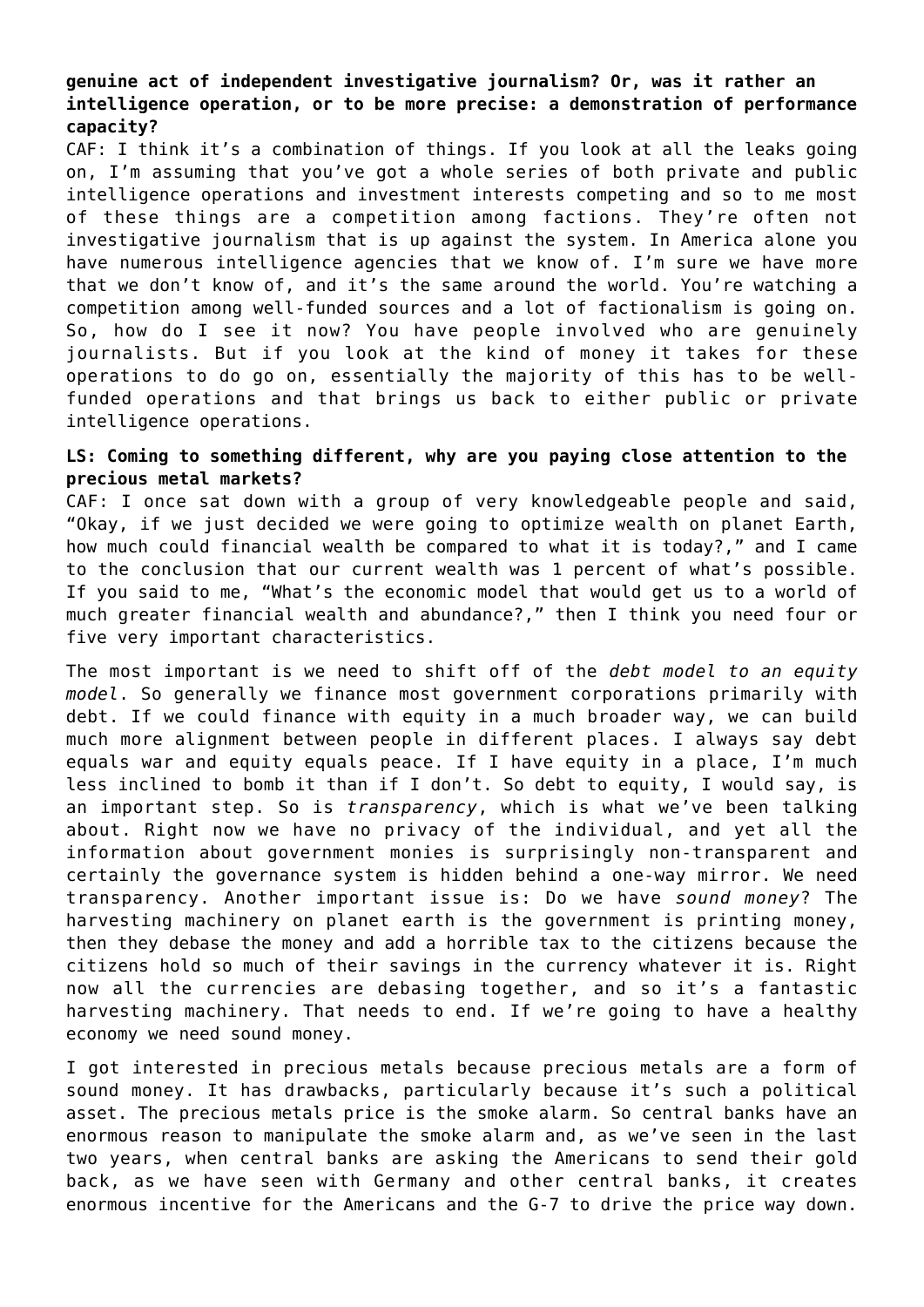So, it's far from a perfect form of sound money, but I'm interested in it because I think we do need to have currency systems that do something other than harvest and debase the average person.

#### **LS: Why does gold tend to have a rather bad press when it comes to financial mainstream media?**



CAF: If you're running a huge harvesting machine the last thing you want are people to get onto precious metals. So, the media has very much been directed to be down on precious metals. I also think that in defense of the media, they understand if we all put our money in metal and then pay everybody to sit and watch it and stop building companies that make products and innovate, the economy will be harmed. You know, it's the equity creation process and entrepreneurship that create real productivity and value. So, if I am running a society then I want to see the money go to the research labs, to go to the scientists, to go the entrepreneurs to implement new technology. I don't want to put everything in metal that just sits in a vault. There's an understanding that if the society withdraws from the economic process and just goes to gold, then ultimately the economy will fall apart.

Now, in defense of the people who pulled their money out of the economy and put it in gold are saying, "Look, if you run the system with a double standard as to who has to obey the law, then I don't want to play," and that's the debate that's been going on with gold because more and more people are saying, "Look, I can't participate in the economic process, I can't participate in innovation of technology, you know, if you, the guys that run the breakaway civilization, are above the law, can steal and do anything you want." I was an entrepreneur. I built software tools that were absolutely fantastic, could have made enormous difference to the economic and wealth creation process and the Department of Justice stole them and sat on them for six years. When I finally got them out of the court the most valuable pieces were gone and, in the meantime, my competitors had a field day and a lot of real estate guys made money pumping and dumping the real estate market. So I think in situations like that an entrepreneur says, "Well, you know, if I win, you steal it. If I lose, I lose and in the meantime you're bailing out the banks. I don't want to play, I'm just going to take my gold and go sit on the sidelines." So, that's one of the issues. The other issue is, if you look at the people who have been promoting gold, I think a lot of the case for gold has not been well-made and it wouldn't surprise me if some of those people were being paid to make a bad case on purpose.

#### **LS: Yes! (***laughs***)**

CAF: I think that you have many people marketing the case for gold promoting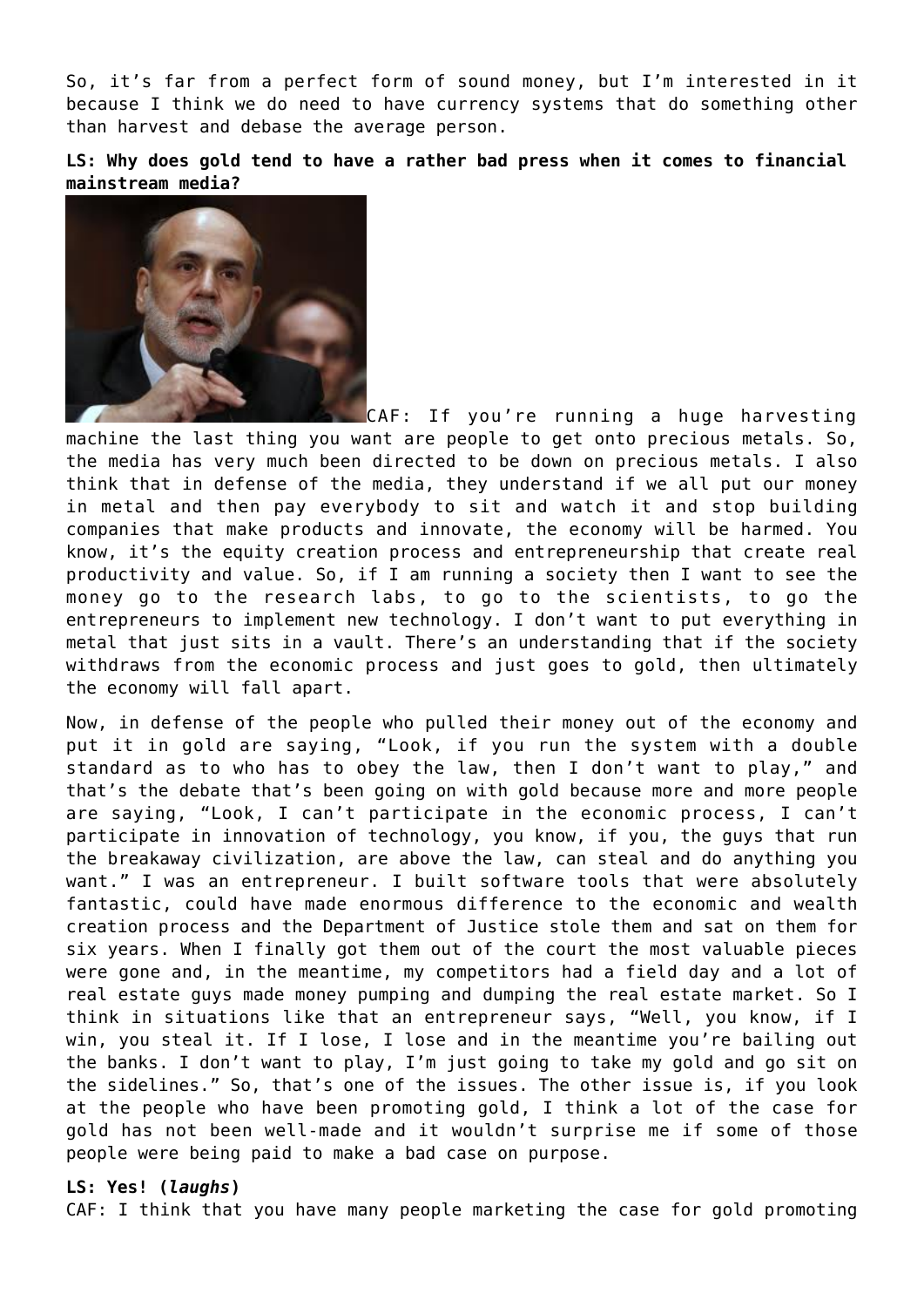the idea that the world is going to come to an end and the system is all corrupt and it's a very negative picture of the world. What they don't understand is, right now more than 50 percent of the population in any given county in America is highly dependent on the federal budget and if the currency game were to stop tomorrow, they would all be up the river without a canoe. So, making a case that leaves the majority of the majority of the population high and dry is, to me, not a very effective political tactic. Whether it's the equity value creation or doing what The Powers That Be want or the general population being terrified of being left high and dry, I think those are the things that end up giving gold a bad press. The reality is the worst the press gets, the more central banks and the top guys try to and get more gold. So, if you want to buy gold there's somebody talking their book by talking the price down as they require it.

## **LS: What are your thoughts related to a "return of the gold standard"? Or asked differently, cui bono?**

CAF: Frankly, I think we are on a gold standard in one sense, in that central banks and the most powerful people have used gold for generations to settle accounts.

#### **LS: I agree.**

CAF: So I think there is a gold standard. Now, the major standard for the dollar right now, the reserve currency, is an oil standard because to run this currency game and to keep a currency as a reserve currency you need to control an asset on the assets side of the balance sheet and tie it to maintaining the power of the currency. The reason our military is so important for protecting the value of the dollar is as long as people need oil and we control the sea lanes and the satellite lines, we control the trade in oil on that. That, to me, is the primary enforcement to making the dollar the reserve currency. You know, behind the scene gold is being used to sell wholesale accounts. This latest squabble between the central banks asking for their gold back is a reflection of that. One way or another we are moving to a gold standard but it's at the wholesale level and behind the scenes and it will probably stay at the wholesale level and behind the scenes.

#### **LS: Do you like Bitcoin?**

CAF: I'm not a Bitcoin fan and that's because I've never met a digital system that The Powers That Be couldn't control. I like putting a gold coin in my pocket and walking away.

**LS: Yes.**



CAF: So I think for a currency to be a great currency it needs to be both atoms and bits. It's got to be both, because we need to function in the bit world and we need to function in the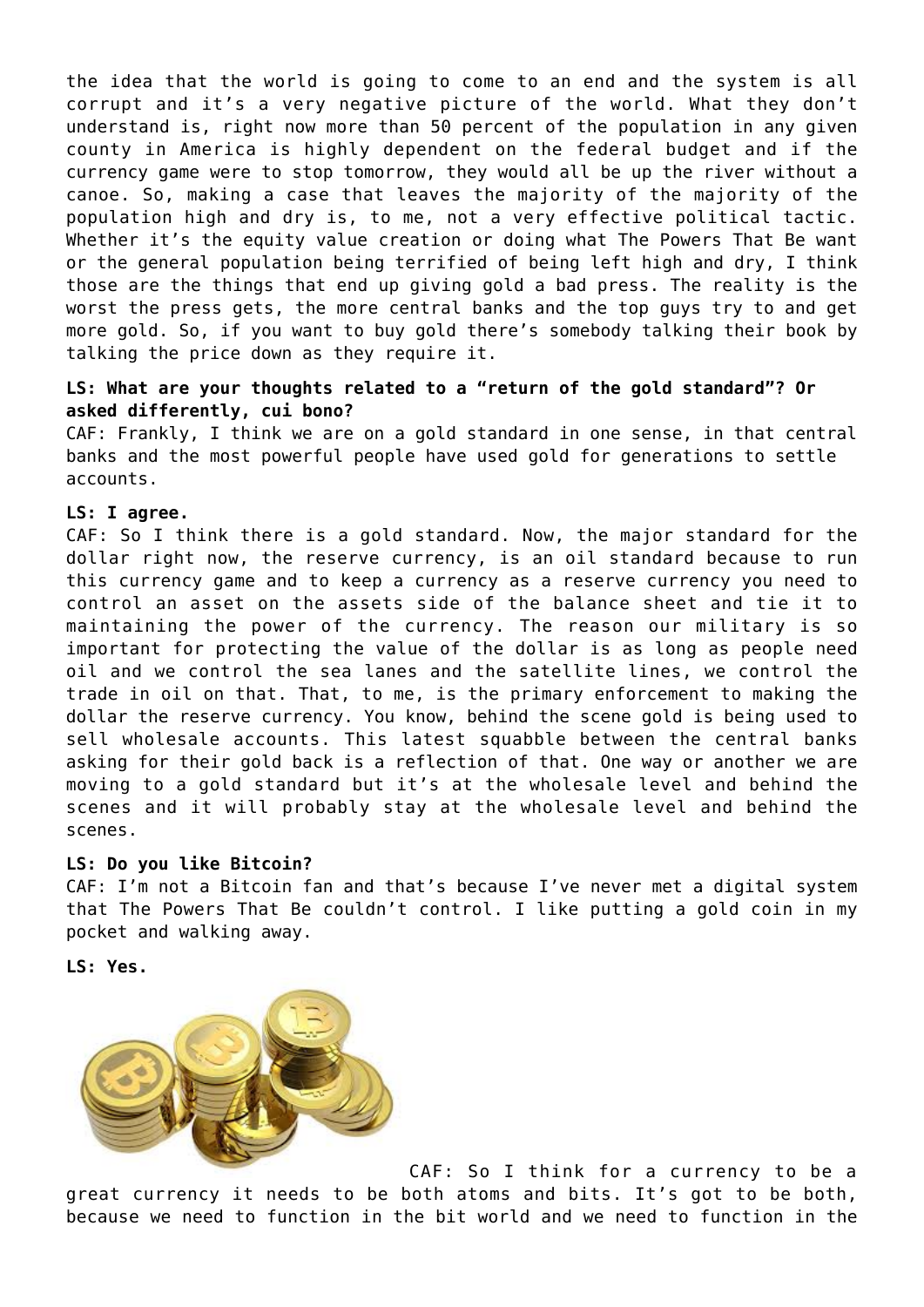atom world, and a currency that is only bits is a currency that can be manipulated. One of the things that The Powers That Be would love more than anything is to move to a digital currency so the more they can get us to like and adopt digital currencies, the easier it's going to be to harvest us. If you think you can harvest everybody with the current currencies wait till you see what you can do when all the currencies are digital. Nicholas Negroponte, when he ran the MIT Media Lab, said in a digital age, data about money is worth more than money. I agree absolutely. So digital currencies have their place but the notion that the intelligence agencies can't ultimately control any digital system you're dreaming if you think they can't, they can.

Now, that doesn't mean that they can control Bitcoin or something like it coming out of the box, but I assure you if they can cut the cable and that's what they have to do, they will. The president just signed an Executive Order giving them a kill switch, that's how I read it. (11) So, the theory that we can solve the lawlessness of our situation with something like Bitcoin is a mirage and I don't buy it. If you want to get into digital currencies, you just need to understand they're going to be wildly volatile and you run the risk of losing everything if we get into any of these systems problems. So, everything has its place. I love having options, so I'm not saying don't put money in digital currencies. Understand the limits. Bail-ins are coming. Bitcoin is uninsured. Insurance may not necessarily, as we saw in Cyprus, be the "be all and the end all", but deposit insurance accounts for a lot.

## **LS: Talking on a global scale, what are the most important challenges to mankind according to your analysis that the vast majority of people is not aware of?**

CAF: For five hundred years we've been on what James Turks calls the "Central Banking-Warfare Model". The central banks print money and the military makes sure everybody takes it. Part of that, as we said, was the folks in the developed world going to the non-developed world and stealing what they need to make their economy go. Now we're going to have to go to a much more integrated model globally. We're either going to have to practice nonviolation globally or not. You know, this is a big thing for folks in the developed world, to literally convert to a model where it's the same set of rules for the developed and the emerging markets.

So how we get to practice non-violation globally is, I think, one of the most important challenges and with that is an enormous spiritual and cultural evolution. To me the greatest opportunity on the planet is spiritual. The ultimate issue in any system of law is who enforces. If we're going to move to a position where we can handle the kind of technology that we're being blessed with, then we're going to be called upon to make an enormous shift so that we have the kind of spiritual and cultural basis that can handle technology that's this powerful. As that happens on this planet, then we're going to be turning and facing what is an endless series of geophysical risks; space weather and what in the world is going on in outer space.

So, I would say our two most important challenges is the spiritual and cultural rising to match the technology, including practicing non-violation globally, as we come to a much more integrated culture and economy and then turning as a society and taking responsibility to interact in space and understanding and managing our geophysical risks within the context of the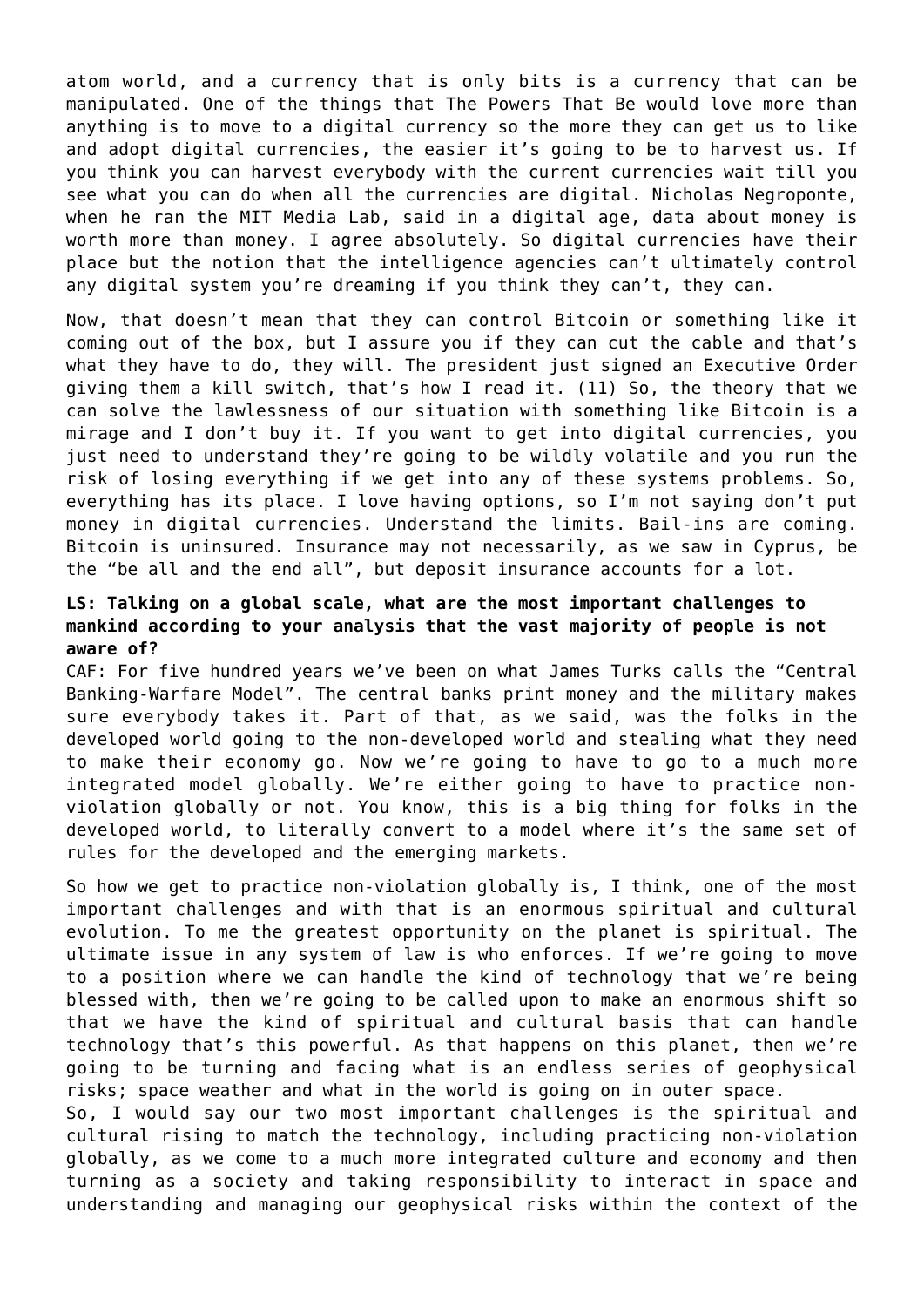whole galaxy.

#### **LS: And what are the solutions for those challenges?**

CAF: The solution is for each one of us to do what I call "come clean." So each one of us has to change; in other words we don't need to wait for the leadership to do anything. We can simply begin to change ourselves. For more, I have an article up on my website called, "Coming Clean". (12)

#### **LS: Yes.**

CAF: Whether it's who we associate with, how we spend our time, what we do. I know from looking at your work as a journalist that you have been coming clean for a long time. So, you're trying to change rather than go sit at the big networks and spill the propaganda out, you know, you're trying to lead a pathway through real journalism helping people see the world as it really is and find solutions. Each one of us has to do that. So, it comes down to there's seven billion people on the planet – are each one of us making a contribution to getting to where we need to go or are we simply going around in circles trying to make money in the official reality? We each have to choose. So, the more of us who choose your path, Lars, the better off we're going to be. So I congratulate you.

## **LS: Well, thank you very much! So I guess it boils down to, I paraphrase now, what Gandhi says, you know, be the change that you want to see taking place in the world?**

CAF: Yes, the way we're going to build the future is by attracting in the one we want. We're going through an enormous shift and there's no way we can, you know, hid in the bunker with our dehydrated food and gold coins and thinking it's going to come out alright. We have to go out there, into the middle of the thick and thin of it and create solutions.

#### **LS: Yes.**

CAF: Part of creating real solutions is  $-$  I don't have time for the official reality. I used to have a deputy in the Bush Administration who would say, "In the destruction of the old, let there be the creation of the new." As the Titanic is sinking, we need to go pick up some boards and chairs and some other things and start building arks. So, it's very important to look at reality.

#### **LS: Yes.**

CAF: Which is why I love what you're doing.

## **LS: Thank you! And thank you very much for taking your time for this interview, Catherine!**

#### **SOURCES:**

(1) Compare Catherine Austin Fitts: "The Myth of the Rule of Law," and "Dillon, Read & Co. Inc. and the Aristocracy of Stock Profits", both published under:<http://dunwalke.com/gideon/> (2) See for example Catherine Austin Fitts: [Narcodollars for Beginners part 1](http://www.drugwar.com/fittsnarco1.shtm) [Narcodollars for Beginners part 2](http://www.drugwar.com/fittsnarco2.shtm) [Narcodollars for Beginners part 3](http://www.drugwar.com/fittsnarco3.shtm) See further Catherine Austin Fitts: "America's Black Budget & Manipulation Of Markets", published at Scoop Media on May 27, 2004 under: